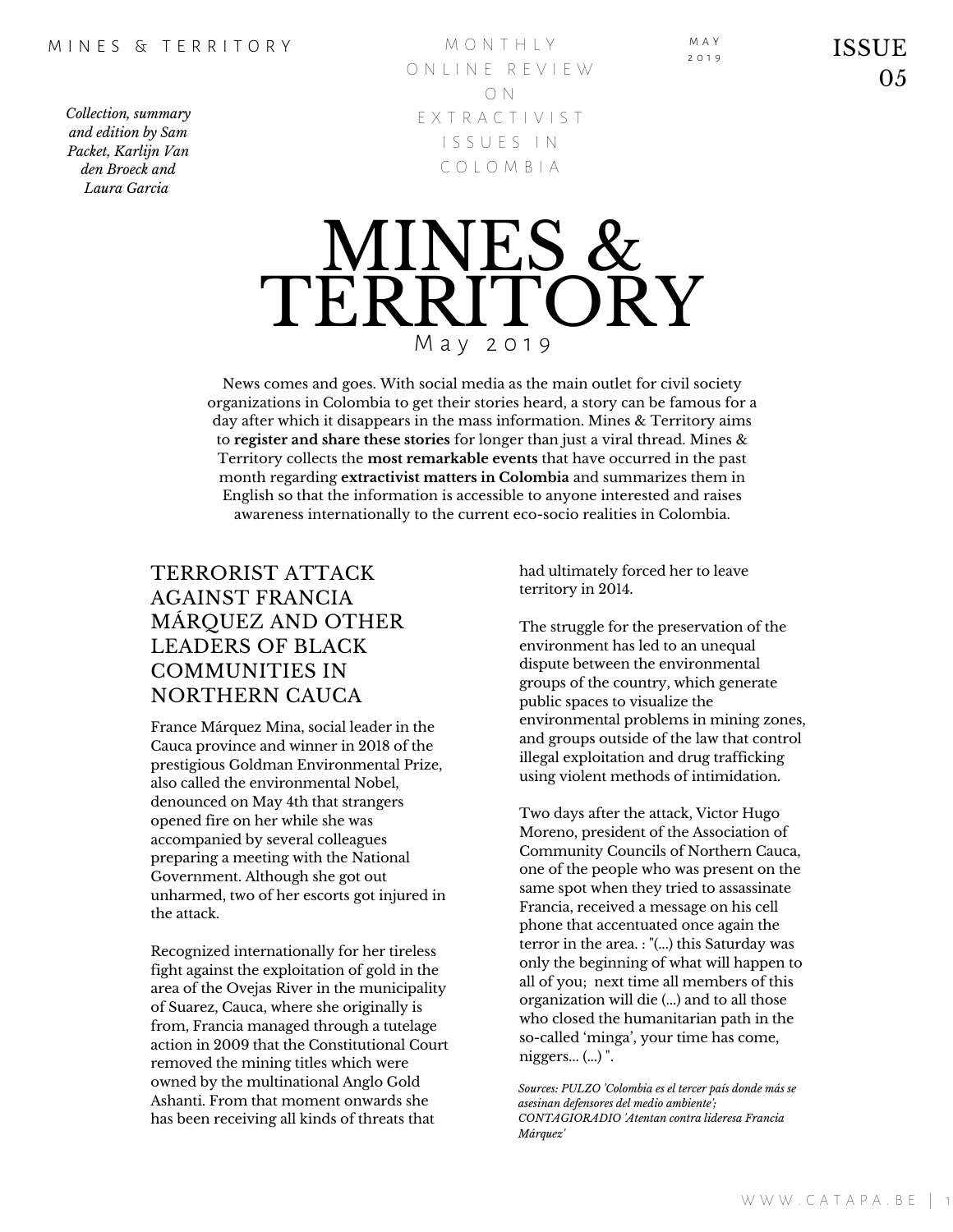Likewise, he claimed that the National Development Plan (PND) will allow to consolidate small and medium mining in the country through a process of

*Collection, summary and edition by Sam Packet, Karlijn Van den Broeck and Laura Garcia*

M O N T H L Y O N L I N E R E V I E W O N E X T R A C T I V I S T I S S U E S I N C O L O M B I A

### MEMBERS OF COSAJUCA AND THE COMITÉ AMBIENTAL EN DEFENSA DE LA VIDA THREATENED AGAIN BY ÁGUILAS NEGRAS

On March 26, 2017, the consulta popular took place in Cajamarca, Tolima, where 97% of the votes said NO to mining activities in the municipality. This decision halted the arrival of the mega mining project La Colosa, the open pit gold mine that was supposed to be the largest one in Latin America. As a result of this popular referendum, the social and environmental leaders who promoted it have been suffering serious stigmatizations by local territorial entities, government sectors and companies with an interest in the territory, stigmatizations that are becoming stronger and put defenders at risk.

On May 14th some members of organizations such as Cosajuca, the Comité Ambiental en Defensa de la Vida and Conciencia Campesina received an email with a message that basically stated that time had come to "clean the country from all those who call themselves environmentalists and defenders of Cajamarca but who actually only impede its development and hide behind NGOs to fill their pockets." The shippers of the threat were identified as 'Águilas Negras Tolima'.

The members of Cosajuca and the Environmental Committee, two partner organizations of Catapa in Colombia, denounced the threats. They expressed that the message evidences a clear relationship between political and business interests on the one hand, and the armed groups behind the threats on the other hand. Apart from demanding respect for the autonomy of the territories, they also claim that the authorities must provide all

the necessary guarantees that allow the integrity of all members of the affected social and environmental organizations and their families.

*Sources: FACEBOOK COSAJUCA '/photos/a.319407811 806631/689982171415858/'; TWITTER '/CSPP\_/status/1131597211966562310?s=19'.*

# ANOTHER LAW PROPOSAL BY THE DUQUE GOVERNMENT AIMS AT MAKING IT EASIER FOR MINING COMPANIES TO ACCESS NATURAL RESOURCES

Next July, the Duque government intends to present a law that would regulate the Coordination and Concurrence procedure, which has mainly been built by the mining sector itself. This occurs after the Constitutional Court granted multinationals an easier access to the exploitation of natural resources in the subsoil and after it took away the veto power of consultas populares over these projects.

Juan Camilo Nariño, CEO of the Colombian Mining Association (ACM), suggested that the country has made progress in jurisprudential matters, which will give more certainty to the mining sector. "This precision and clarity generates greater investment and tranquility to the extractive industry and its investors. The decisions issued by the Constitutional Court between December and January have made it clear that the territorial entities cannot prohibit mining through the mechanisms of citizen participation anymore, as they did before with popular referenda or municipal agreements."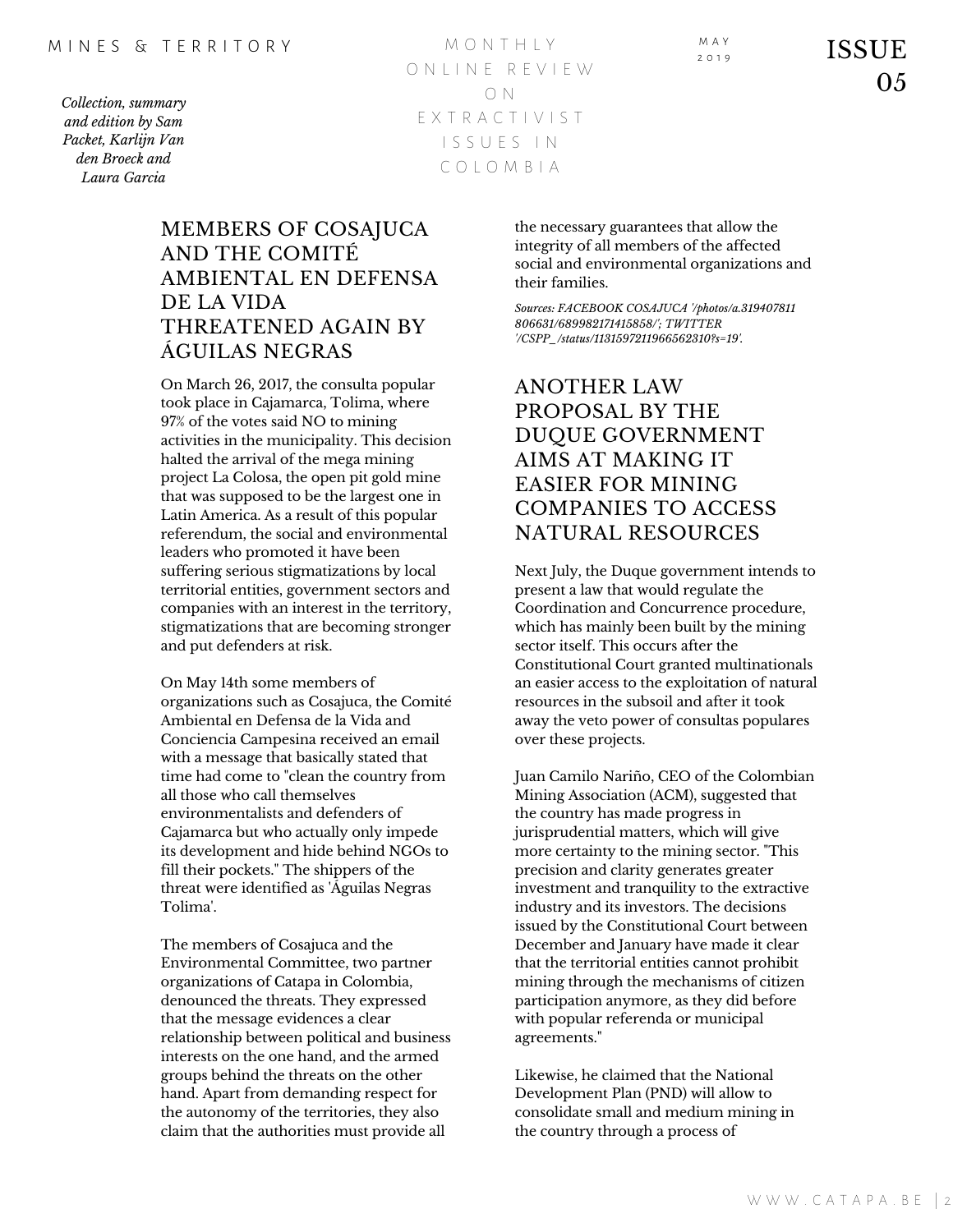### M I N F S & T F R R I T O R Y

*Collection, summary and edition by Sam Packet, Karlijn Van den Broeck and Laura Garcia*

M O N T H L Y O N L I N E R E V I E W O N E X T R A C T I V I S T I S S U E S I N C O L O M B I A

formalization, and that he's feeling strong about the reforms of the General System of Royalties (SGR).

The CEO clarifies: "It is fundamental for this sector to modify the current SGR since it will end up benefiting several fronts. Firstly, it balances local public discussions. Secondly, it makes the inhabitants of the mining municipalities feel the economic benefit thanks to the development of the extractive industries which operate in their territories. And thirdly, it simplifies a system with complex laws which are not allowing municipalities to access their resources easily."

Piedad Córdoba Ruiz, in her column in "Las2Orillas", expressed her frustration over the proposed law which, according to her, only seeks to favor the extractive and multinational companies that are polluting the environment: "The Court gave free access to the resources of the subsoil, the popular referenda lost their veto power and now they come up with this new regulatory law of Coordination and Concurrence which goes hand in hand with the mining sector. It literally feels like we're living in a mining dictatorship governed by multinationals."

*Sources: LAS2ORILLAS 'El medio ambiente minado'; PORTAFOLIO: 'Alistan ley que espanta el fantasma de las consultas populares mineras'*

## WHAT THE MARCH FOR THE PÁRAMO OF SANTURBÁN IN THE PROVINCE OF SANTANDER REVEALED

On Sunday, May 10th, tens of thousands of people marched in Bucaramanga for the protection of the Páramo de Santurbán and against the project of the mining company

Minesa. Minesa plans to extract over nine million ounces of gold in the next 25 years in the vicinity of this fragile ecosystem which supplies water for about 2 million inhabitants.

M A Y

The mobilization coincided with the redelimitation of the páramo that the Ministry of Environment was applying by order of the Constitutional Court, and with the application of the environmental license that the mining company is seeking for, which would give the project a green light.

The march took place two weeks after videos got leaked from one of the private meetings of the mining company, in which its president Santiago Urdinola made it clear that relations with the community inside and outside of the area are not within their priorities. (Read M&T April)

The dispute over mining in the Páramo de Santurbán has now been going on for almost a decade. The first demonstrations took place in 2011. One of the main questions in the preview of the march addressed the question whether it would be able to match the march of 2017 which mobilized around 50 thousand people. While there are no precise figures of how many people marched on the streets, the calculations point out that the number of people who attended was several thousand more than a year and a half ago.

La Silla Vacía, a regional newspaper, reviewed in detail the 2,800 pages that comprise the structural chapters of the study which proposes the exploitation of the largescale underground mine for 25 years. They summarized it in seven key factors and impacts that Minesa will leave behind in the Páramo of Santurbán:

- In some points, the area of influence of the project is only 20 meters below the current páramo frontier.
- The mine will work 24/7 for 25 years.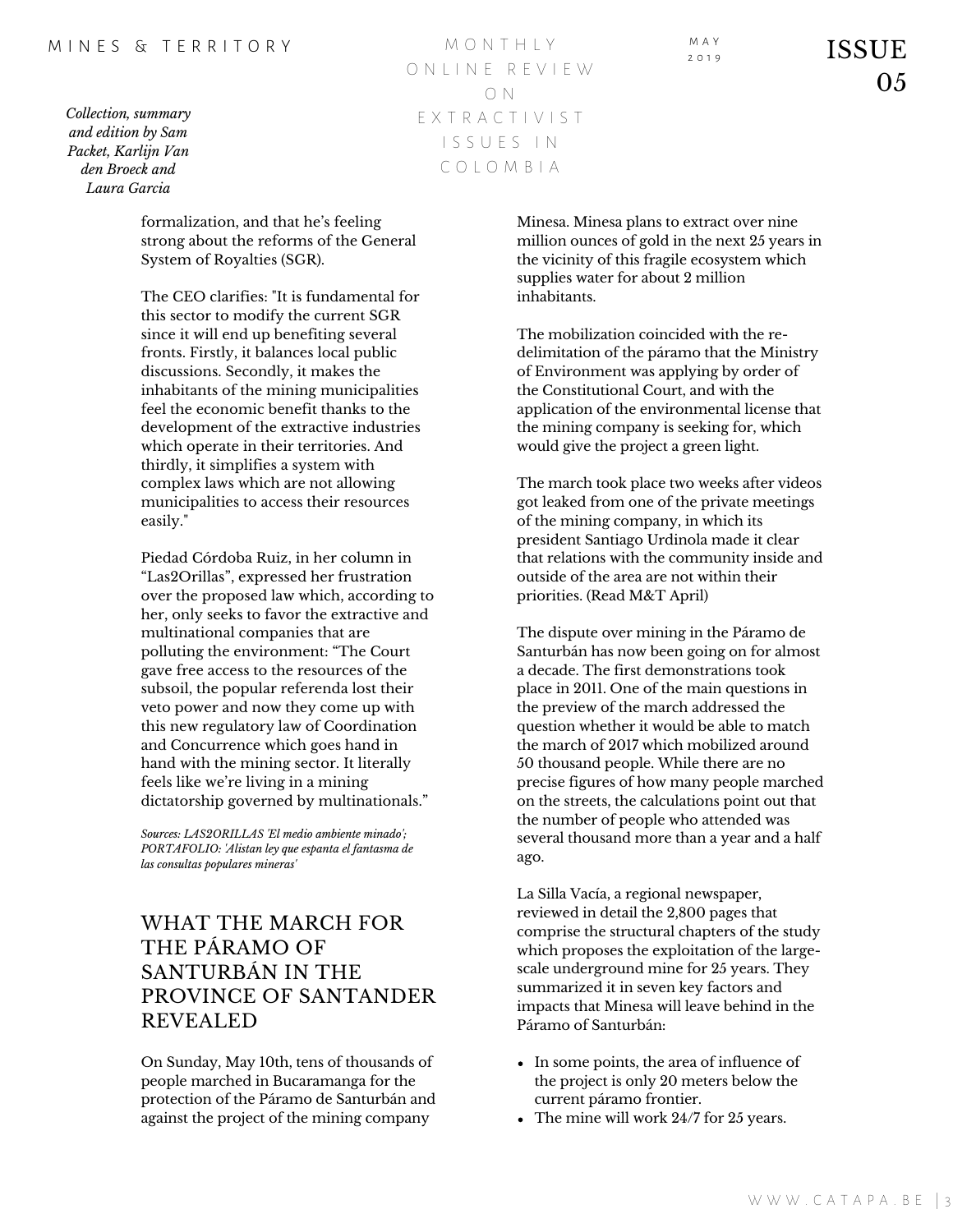*Collection, summary and edition by Sam Packet, Karlijn Van den Broeck and Laura Garcia*

M O N T H L Y O N L I N E R E V I E W O N E X T R A C T I V I S T I S S U E S I N C O L O M B I A

M A Y

- It will most probably get rid of its pollutants on a stream that supplies the aqueduct of Bucaramanga.
- It will decrease flows in the basin of one of the rivers which provides water for the aqueduct.
- Heavy traffic will take over public roads and it is not clear if Minesa is willing to share the roads that would be built.
- The ground where the project will be built has actually no mining vocation.
- They must remove vegetation whose felling is currently restricted.

*Sources: LA SILLA VACIA 'Siete impactos claves Minesa vecindad Santurbán'; LA SILLA VACIA 'Lo reveló la marcha de Santurbán'; EL ESPECTADOR 'Una nutrida marcha contra la minería en Santurbán'.*

# YOPAL (PROVINCE OF CASANARE) APPROVES THE PROHIBITION OF FRACKING IN ITS MUNICIPALITY

With 11 positive votes, the Municipal Council of Yopal approved project 08 of 2019, "by means of which measures for the defense of the ecological and environmental heritage of the municipality of Yopal and other provisions are dictated." It seeks to prohibit the exploitation of oil through fracking and it's the first initiative of its kind that is presented in Colombia.

Nonetheless, the initiators clarified that this draft agreement does not intend to exclude Yopal from oil exploitation, but only seeks to prevent this fracking method that has been questioned a lot from being used in the municipality.

Many voices have risen in support of the initiative. As popular referenda have lost their strength, now the only expression of autonomy is left to the regions and municipalities. This expression of

autonomy is needed in order to influence the development of their territory, against the increasingly voracious intervention of the national government, which takes away more and more independence in the management of their resources.

*For more information, read our article on fracking in Colombia in the M&T April edition: 'Comptroller warns that Colombia is not ready to fracking'*

*Sources: VIOLETA STEREO 'Concejo de Yopal cierra el paso al fracking en el municipio'; CASANARE NOTICIAS 'Aprueban prohibición del fracking en Yopal'.*

## NEW JURIDICAL SETBACK FOR ANGLOGOLD IN TOLIMA

A judge in Ibagué filed the criminal proceeding against the CEO of Cortolima, Jorge Enrique Cardoso, and the head of the juridical office of that same entity, José Francisco Montufar, who had been denounced by the mining multinational Anglogold Ashanti for embezzlement of legal actions.

As stated by the investigating body, the two officials did not commit any crime when requesting, on March 11th 2013, the preventive suspension of the work that Anglogold Ashanti was carrying out in the village of Doima, municipality of Piedras. The Court archived the Prosecutor's request because it did not find enough evidence to accuse the officials.

The mining company had requested an authorization to carry out hydrogeological works in order to prepare for the construction of an infrastructure related to the La Colosa project in Cajamarca, an application that was endorsed by Cortolima. However, the CEO of Cortolima explained that the multinational "cheated" on the corporation permit since it was only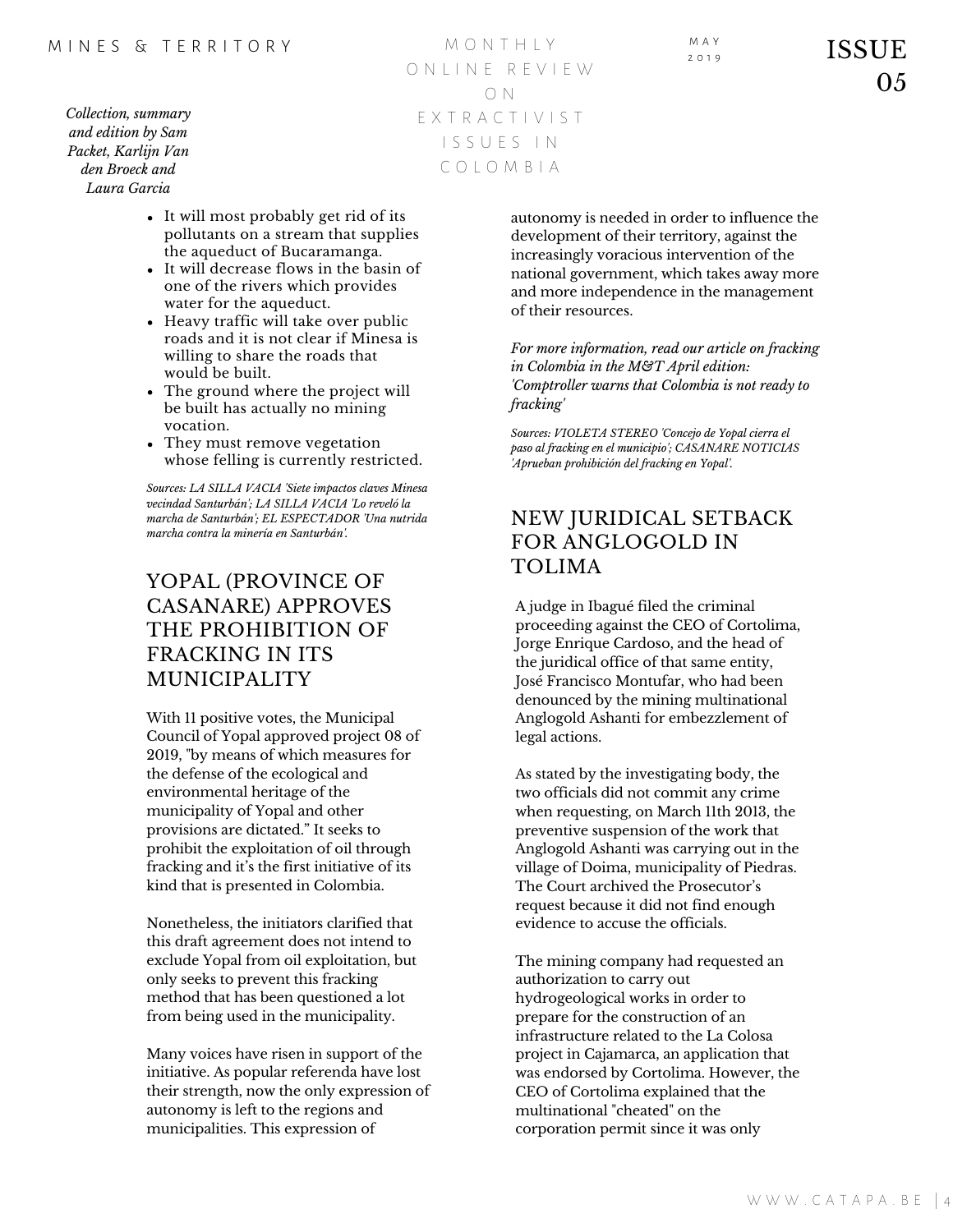#### M I N E S & T E R R I T O R Y

*Collection, summary and edition by Sam Packet, Karlijn Van den Broeck and Laura Garcia*

M O N T H L Y O N L I N E R E V I E W O N E X T R A C T I V I S T I S S U E S I N C O L O M B I A

assigned to do a soil survey, while at the same time AngloGold was also executing totally different activities.

Cortolima received several complaints from the community about the machinery that had reached the municipality of Piedras and about the work they were doing: "We went to visit the place and saw that they had taken advantage of the forest, had adapted the Camao stream, they had installed machinery that is typically used for drilling groundwater exploitation, activities different from those they had communicated", Cardoso said.

*Source: EL OLFATO 'Nuevo revés jurídico para AngloGold en el Tolima'.*

# *UPDATE JERICÓ: TENSION ABOUT LARGE-SCALE MINING IN JERICÓ, ANTIOQUIA GROWS*

### **Due to protests of the community, mining exploration procedure in Jericó is postponed**

The mining company Quebradona, owned by the South African multinational AngloGold Ashanti, intended to install on May 13th a drilling platform to perform soil and geotechnical studies in order to develop its copper mine in the neighborhood of Vallecitos-Palo Cabildo, municipality of Jericó, in the southwest of the province Antioquia. The employees arrived accompanied by the police, the army and the Esmad (special forces).

People from the community, leaders of the municipal administration and leaders of environmental groups were present in the area to oppose the drilling of the mountain. Several dozens of peasants also arrived to confront what they

considered an attack on their sovereignty, arguing that the company was violating the 10th municipal agreement of 2018, which establishes the prohibition of metallic mining activities in the municipality.

M A Y

To avoid a confrontation of large proportions, mayor Jorge Pérez arrived at the site and spoke with the people in charge of the Quebradona mine so that they wouldn't violate the orders given by the Municipal Council. This recommendation was finally accepted after more than three hours of debate, consigning that the mining company should not continue its activities until the Court takes a final decision about the validity of the municipal agreement.

### **Mayor Jorge Pérez: "Duque has to review the true potential of the country."**

"The attitude of the mining multinational is regrettable, because they know very well that the agreement is still valid as we have not known any ruling of the Administrative Court of Antioquia yet. They somehow invaded the village with the Esmad, the police and the army. That's not the way. These people are peasants, not criminals," argued the mayor.

Pérez: "It is not easy because we find ourselves in notorious inferiority in this power struggle. We are a sixth category municipality where most of the citizens are against the mining plans. Above us, we're facing the will of the mining secretariat of Antioquia which promotes mining, the ministry of mining, the National Mining Agency, etc. President Duque is deadly wrong when he says that the country's only economic outlet is the exploitation of natural resources. He should better spend his time reviewing the true potential of the country. Take a look at the enrmous potential of food production, biodiversity and tourism.

Jericó is currently standing in a legal framework, we rely on our 010 Municipal